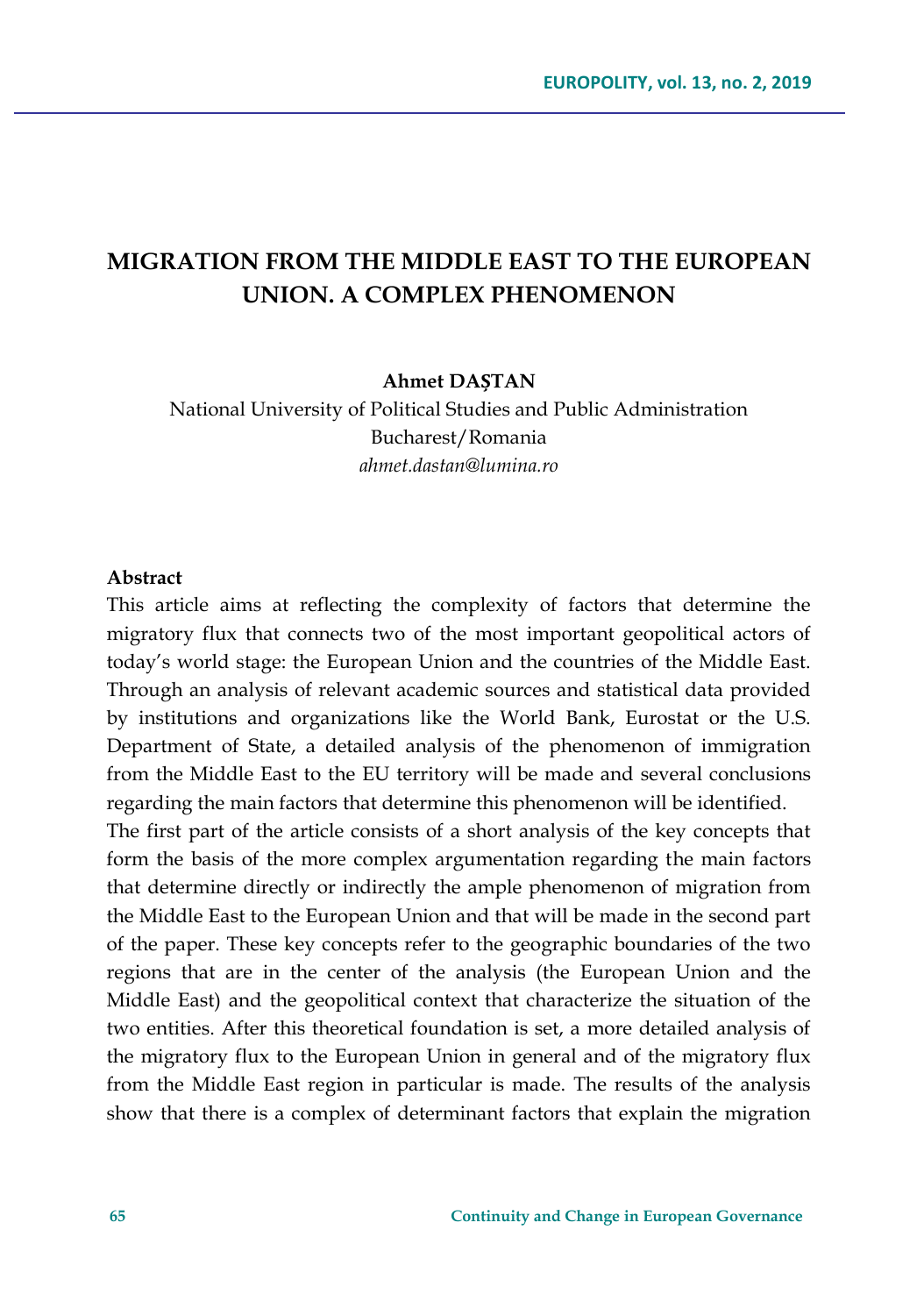flows between the two regions, but only a couple of factors can be considered as being essential: the continuous state of armed conflicts in the Middle East and the differences in economic development between the countries that form the Middle East region and the EU Member States.

### **Keywords:**

The European Union; the Middle East; migration

## **1. INTRODUCTION**

Although migration is not a new phenomenon, the amplitude of migratory tendencies in the past century reflects that migration as a human activity has taken on a new form under the influence of modern developments like globalization, the opening of borders for foreign workforce, the internationalization of the educational process or the opportunities provided by migrants through international agreements (e.g. the UN Global Migration Pact of 2016).

The particular migration flow between the Middle East and the European Union has not been an exception to these tendencies, the amplitude of this flow being the highest in all recorded history (Dastan, 2019). Although the migratory waves between the two regions can be explained by the same elements that have determined the intensification of migratory tendencies in the past decades (e.g., globalization, internationalization etc.), the Middle East – European Union migration axis has its own particularities determined by specific historical, geographical, social, economic or geopolitical factors. The multitude of factors that indirectly determine the migration between the Middle East and the European Union give complexity to this phenomenon and indirectly determine the need of studying the recent migration tendencies through the specific tools of academic research.

Starting from these premises, we will analyse in this article the main elements that characterize the complexity of migration to the Middle East to the European Union, with emphasis on the analysis of the migratory influxes to the EU from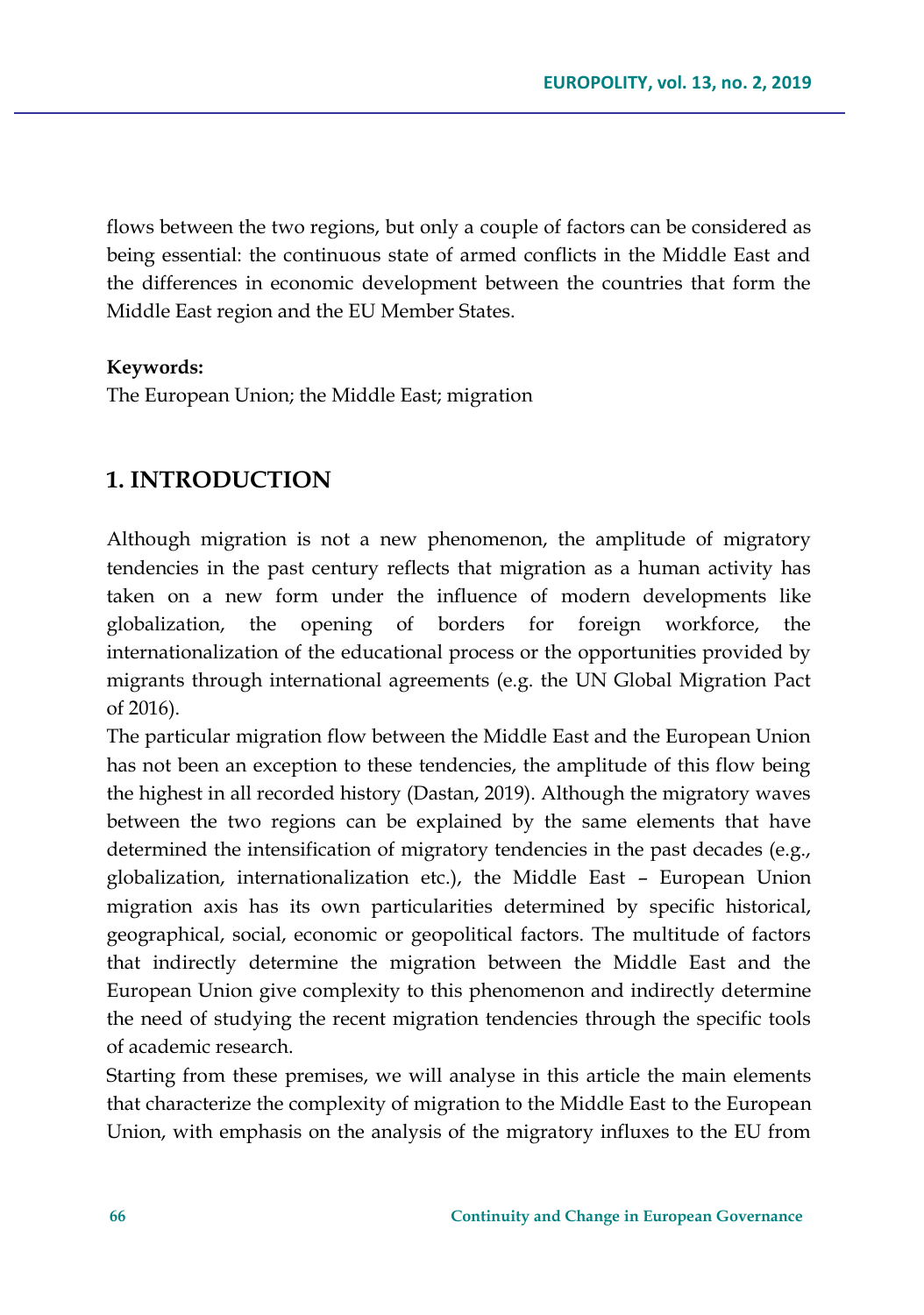different regions of the world, the analysis of the particular case of the Middle East as a source of migration to EU Member States and the analysis of the sociopolitical context that determine the particularities of Middle East – EU migration flow.

## **2. KEY CONCEPTS**

In order to correctly evaluate the migration fluxes between the Middle East and the European Union, it is necessary to clearly define the two regions from a geographical and geopolitical perspective. The definition is easier to provide in the case of the EU, a region that is clearly identified in the official documents of this supranational construction founded by six states in the 1950s and enlarged through several waves that took place in the last decades of the 20<sup>th</sup> century or the first two decades of the  $21<sup>st</sup>$  century (the last three countries that have acceded to the EU are Romania and Bulgaria in 2007 and Croatia in 2013).



**Figure 1.** Map of EU Member States

*Source: Schengen Visa Info. 2019. "The European Union and countries in the EU." Accessed November 12, 2019. https://www. schengenvisainfo.com/eu-countries/.*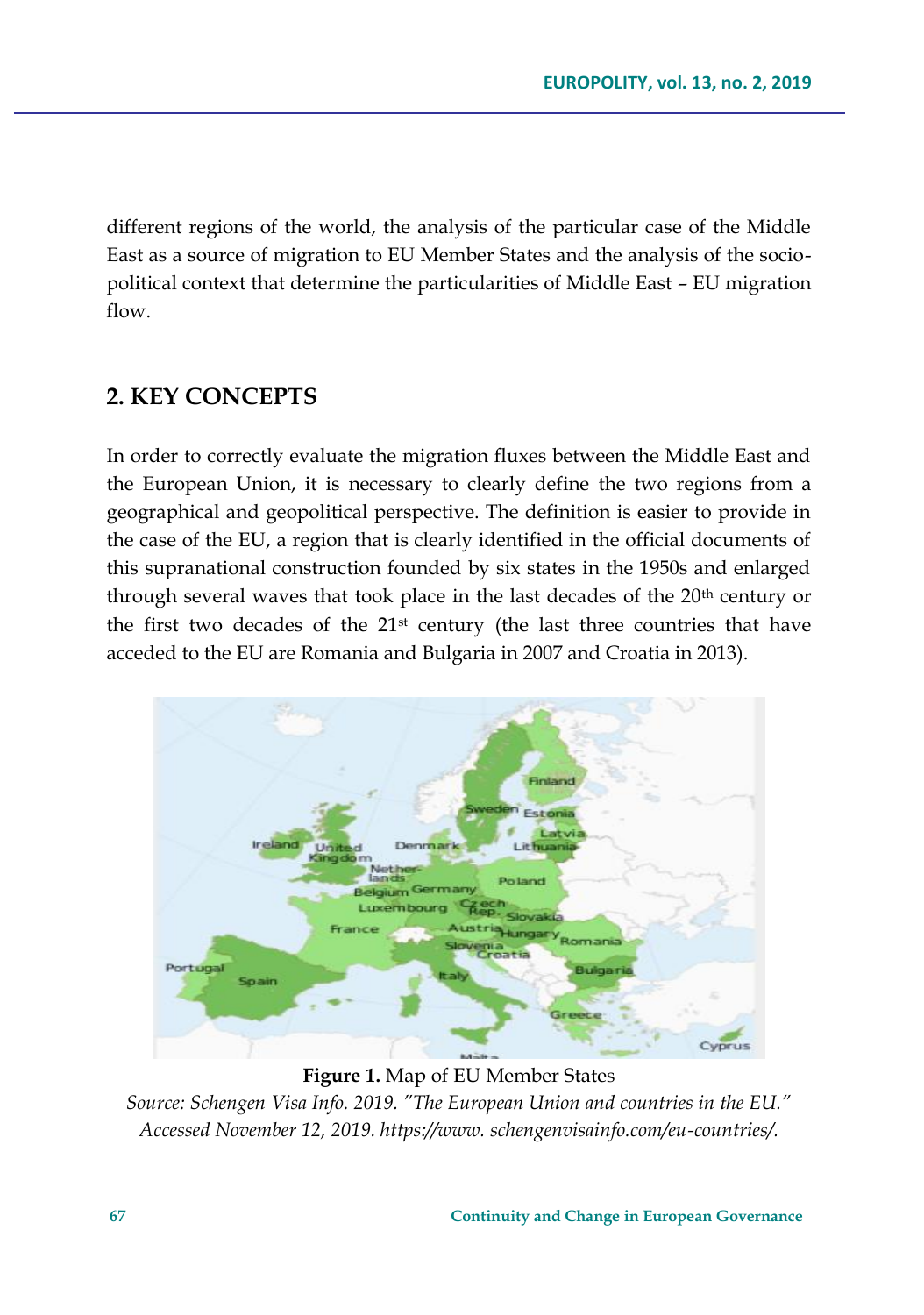The process of EU enlargement is likely not to end in the near future, since one of the European Union's priorities is that of intensifying the negotiations with candidate states from the Western Balkans (e.g. Serbia, Montenegro, North Macedonia or Albania) and other countries that are geographically placed in the Eastern region of Europe (e.g. Turkey, Kosovo or Bosnia and Herzegovina) (Adamczyk, 2018).

Because the Member States of the European Union are clearly identified in treaties and other official documents, the borders of this transnational organization are easily identifiable on the world map. This is not the case with the Middle East region, whose boundaries have been defined differently by scholars throughout history. Examples in this respect are the approach of Yousef (2004), who drew the limits of the Middle East between the South-Western Asia and North-West Africa, Binder (1958), who argued that all states that were part of the Ottoman Empire have to be included in this region, or Noble (1991), who stressed the importance of drawing the boundaries of the Middle East region by taking into consideration the relations established between Arab countries and the mechanisms of interaction between strong states, like Israel, Turkey and Iran, on one hand, and the weaker states, on the other hand. In order to analyse the migration flow from the Middle East to the European Union, this article will refer to the boundaries of the Middle East recognized by most scholars, who include in this region not only the states that are geographically placed in the Arabic Peninsula, but also states that comprise the Northern African region and states that border the Arabic Peninsula from the North (Faucett, 2016).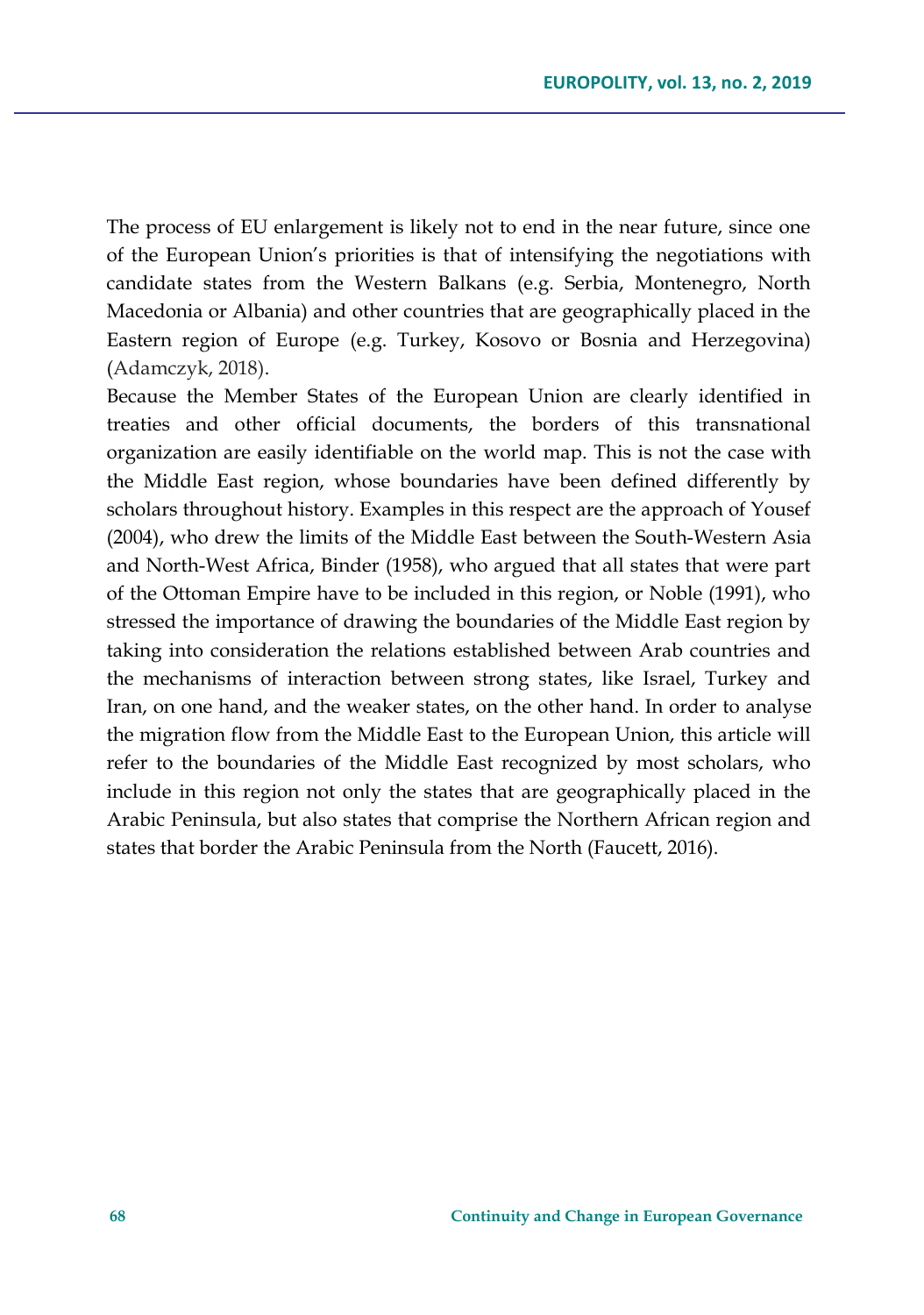

**Figure 2.** Map of the Middle East

*Source: Faucett, Louise. 2016. "Introduction: The Middle East and International Relations." In International Relations of the Middle East, edited by Louise Faucett, 4th edition. Oxford: Oxford University Press.*

In order to make a well-grounded analysis of the migration flow from the Middle East to the European Union, it is needed not only to correctly make a geographical delimitation of the two territories, but also to understand the geopolitical situation that characterizes both regions. In the case of the EU, the geopolitical context is far simpler than the geopolitical context of the Middle East because the relations between the Member States of the European Union are clearly defined by treaties and other official documents. On the other hand, the Middle East is a territory placed between three continents, a geographical space that represents the origin of three of the world's most important religions (Judaism, Islam and Christianity) (Schimmel, 1992), a land with a soil rich in natural resources and a geopolitical arena formed of many ethnic minorities (Nisan 2012). All these elements create an image of a territory of conflicting interests that hinder the development of the Middle East from at least two perspectives. The first perspective is derived from the fact that conflicting interests prevent the states in cooperating for achieving their economic potential, while the second perspective is derived from the fact that conflicting interests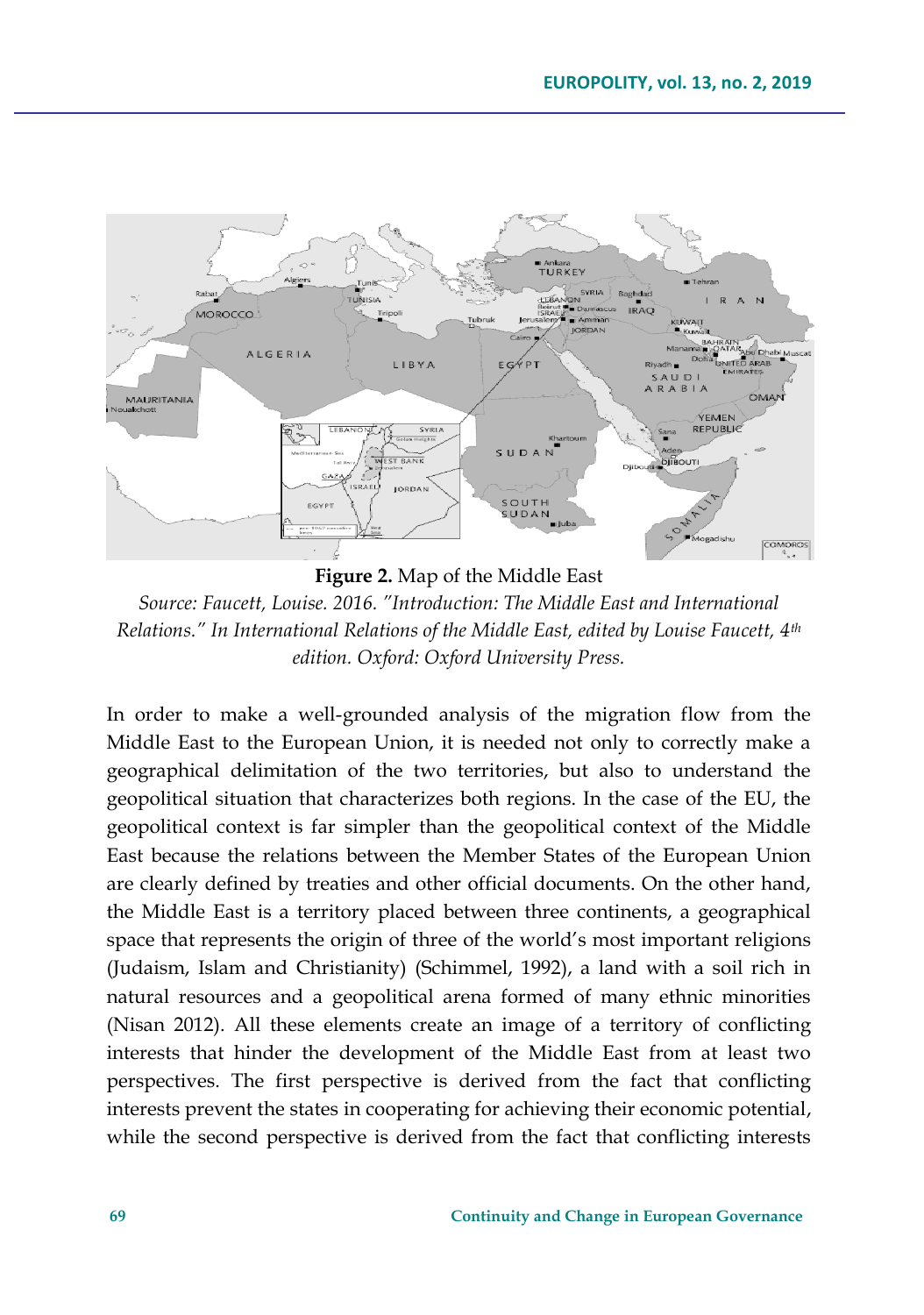often escalate and lead to tensions and even wars. Both perspectives ultimately generate the same effects, represented by unrest, frictions, social imbalances, all these representing factors that determine people to migrate and seek a better life on the territory of the European Union.

## **3. THE MIGRATORY FLUX TO THE EUROPEAN UNION**

One of the most important characteristics of the migratory flux to the European Union is determined by the fact that not all Member States are equally targeted by migrants. Western countries, which are more developed from an economic point of view and have democratic institutions that have been functioning for a longer period of time, are preferred by migrants in the detriment of Eastern countries, where the wealth of the average citizen is lower and where democracy is still in its infancy after many decades of communism.

**Table no. 1.** Comparison between the number of immigrants in several Western and Eastern European countries in 2016

| Country              | Number of immigrants (thousand immigrants) |
|----------------------|--------------------------------------------|
| Germany              | 507                                        |
| <b>Great Britain</b> | 285.4                                      |
| Spain                | 235.8                                      |
| Italy                | 200.2                                      |
| France               | 158.2                                      |
| Lithuania            | 5.2                                        |
| Estonia              | 4.2                                        |
| Croatia              | $\overline{4}$                             |
| Latvia               | 2.9                                        |
| Slovakia             | 0.6                                        |

*Source: Eurostat. 2017. "Immigration by citizenship." Accessed October 16, 2018. https://ec.europa.eu/eurostat/statisticsexplained/index.php?title=File:Immigration\_by\_citizenship,\_2016.png.*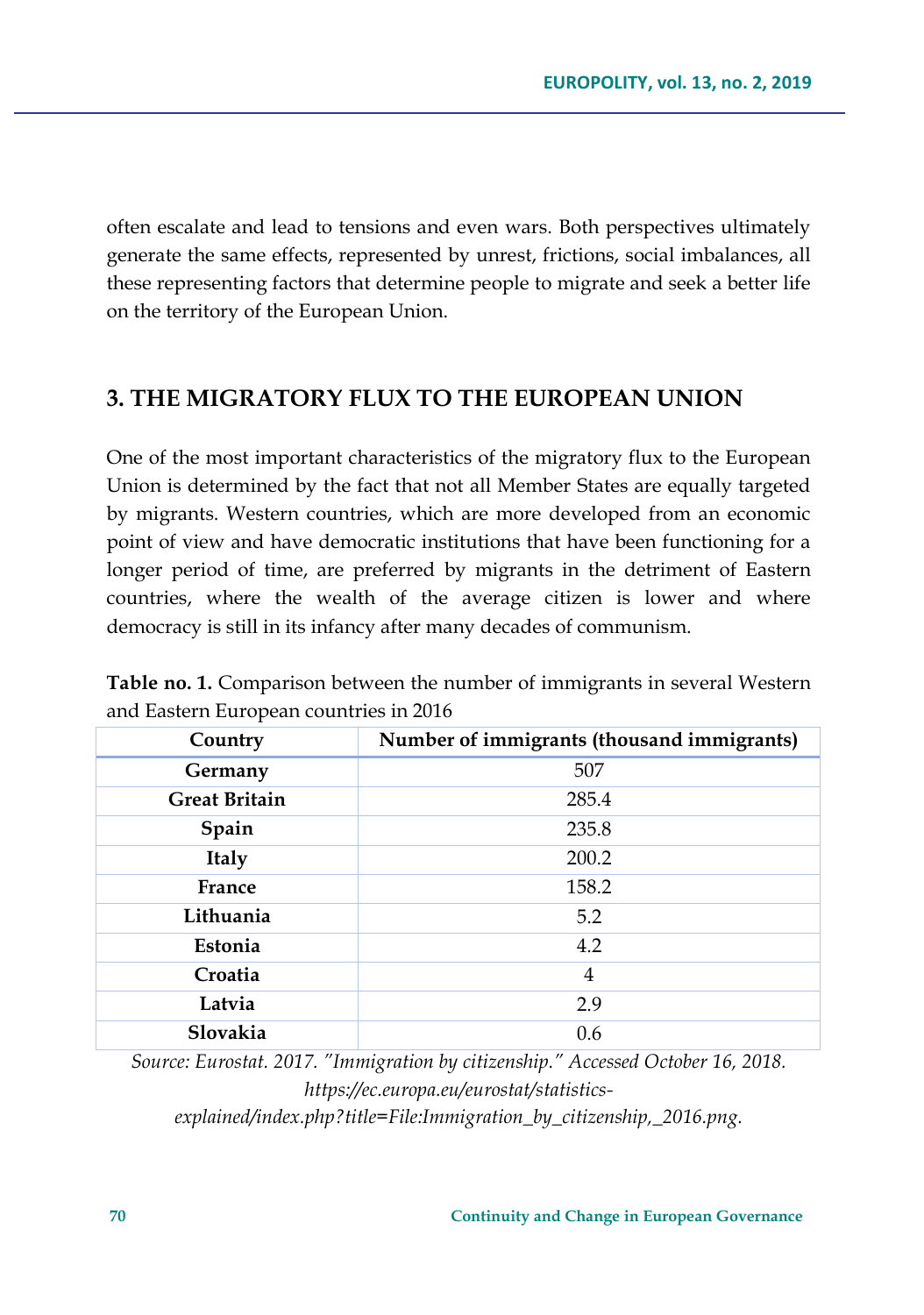The data in the table above shows that Western countries like Germany, Great Britain, Spain, Italy or France are more attractive to immigrants than Eastern countries like Lithuania, Estonia, Croatia, Latvia or Slovakia. The latter are less attractive not only because they have less developed economies, but also because the democratic values of protecting the human rights in general and the rights of the migrants in particular have not yet been tested in the same manner as they have been tested in Occidental democracies with a long history of migrants' assimilation.

The migration flux to the European Union is characterized not only by imbalances in relation to the destination countries, but also by imbalances in relation to the sources of migration. Taking as a landmark the year 2014, statistics show that almost half of the immigrants came from a single country (Syria) and that only four other countries have represented the source of migration to the EU for over 30,000 migrants (Afghanistan, Kosovo, Eritrea and Serbia).



**Figure 3.** Main sources of immigration to the European Union in 2014 *Source: European Commisssion. 2015. "Legal Migration in the EU. From Stop-Gap Solutions to a Future-Proof Policy." EPSC Strategic Notes, no. 2. Accessed October 15, 2018. https://ec.europa.eu/epsc/ sites/epsc/files/strategic\_note\_issue\_2.pdf.*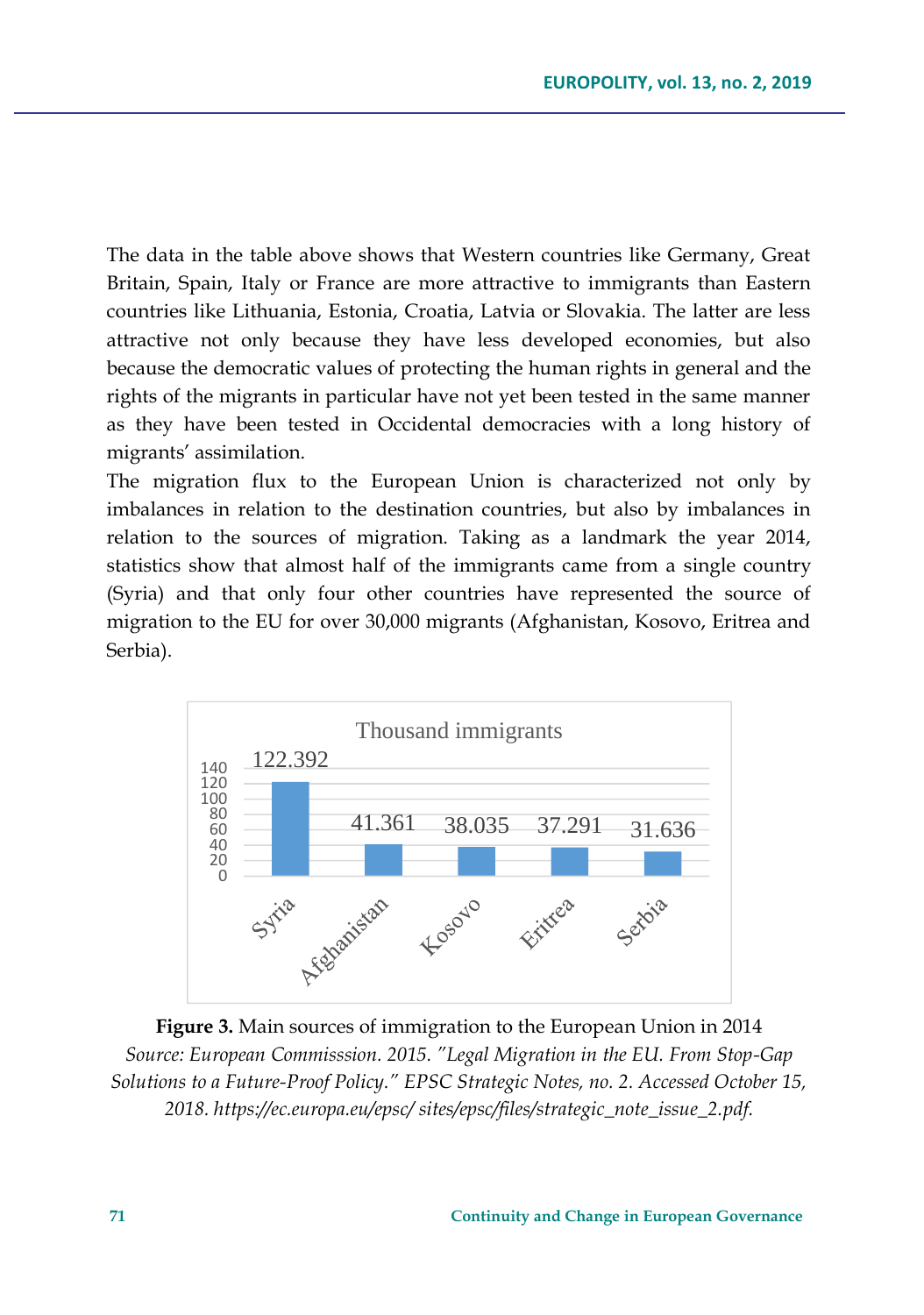Other important sources of migration to one of the Member States of the European Union are Pakistan (approximately 22,000 immigrants in 2014), Iraq (approximately 22,000 immigrants in 2014), Nigeria (approximately 20,000 immigrants in 2014) and Russia (approximately 20,000 immigrants in 2014). These data, combined with the ones presented in the figure above, show that the European Union represents a target not only for immigrants who come from countries that are close from a geographical perspective (e.g. European countries like Serbia, Kosovo or Russia), but also for immigrants who come from distant countries like the ones from Asia (e.g. Syria, Afghanistan or Iraq) or Africa (e.g. Nigeria or Eritrea). As a result, it can be concluded that the general flux of migration to the European Union is not characterized by geographic barriers, the motivation of the immigrants to reach one of the EU Member States being oftentimes more powerful than the inherent difficulties that migrants have to overcome if their country of origin is far away from a geographical perspective.

# **4. THE MIDDLE EAST AS A SOURCE OF MIGRATION TO THE EUROPEAN UNION**

#### **4.1. Socio-political, historical and cultural context**

The context that may explain the migratory flux from the Middle East to the European Union is determined by several elements: the demographic structure of Middle East countries, the economic and political situation in these states, the development of radical movements and the historical evolution of relations between countries from the two regions.

The first of these elements, the demographic structure, shows that the Middle East region is comprised of several large states, with a population of over 80 million inhabitants, but also of very small states, with a population of less than 5 million inhabitants.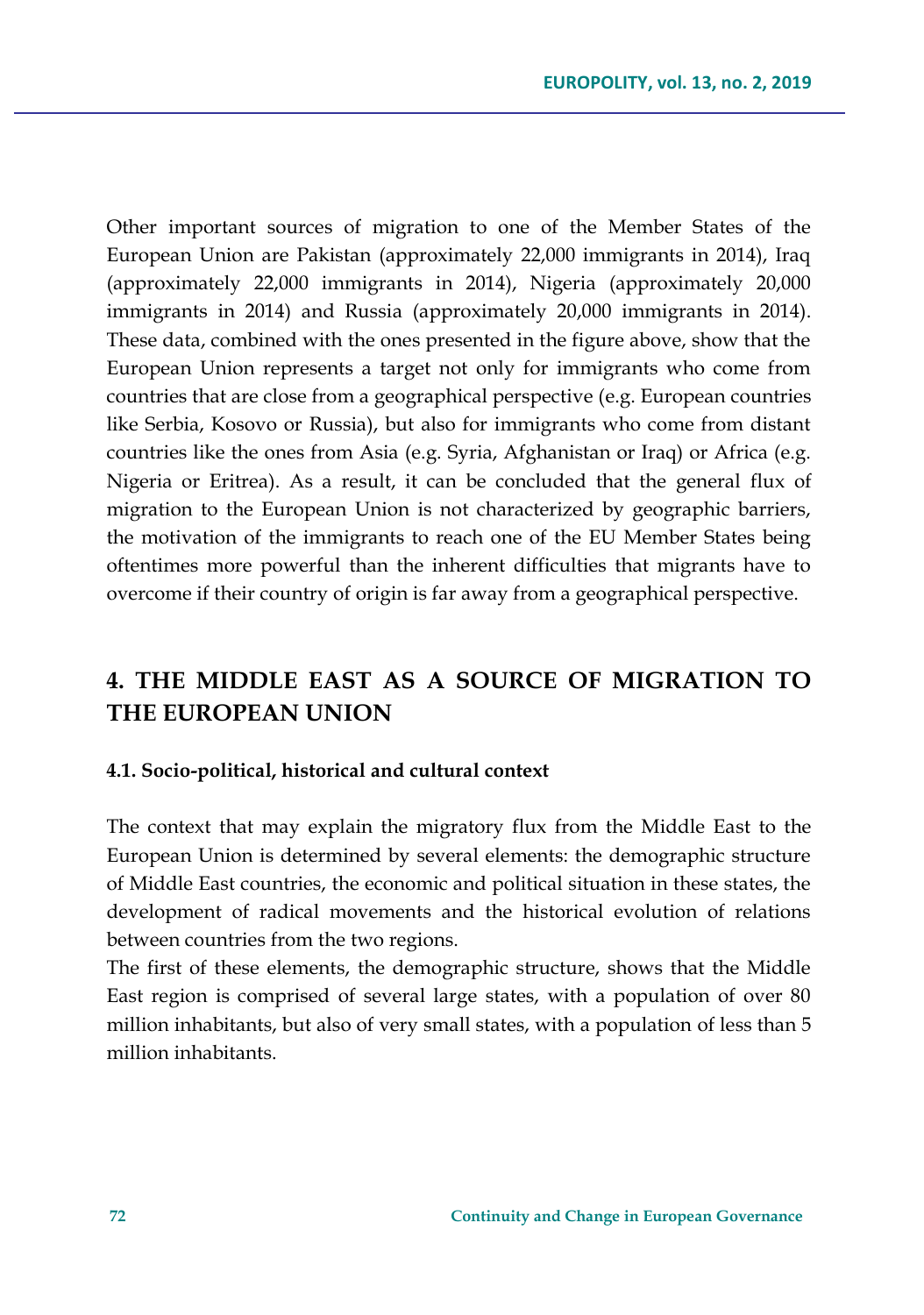



*Source: World Population Review. 2018. "2018 World Population by Country." Accessed October 17, 2018. http://world population review.com/.*

These data show that the migration flux from the Middle East to the European Union is more likely to be comprised of people that come from countries with a large number of inhabitants (e.g. Egypt, Iran or Turkey) that of people originating from small states like Kuwait, Qatar or Bahrain.

It is more likely that immigrants originate from large countries, but, at the same time, it is more likely that immigrants originate from states that are less developed from an economical perspective. As a result, another important element that contributes to the development of a context for the migratory flux between the Middle East and the European Union is represented by the poor economic situation of the countries that are placed geographically in the Arabic Peninsula or Northern Africa. According to the official statistics provided by the World Bank, most of the states of the Middle East have a difficult economic situation that creates the premises for a large flux of emigration.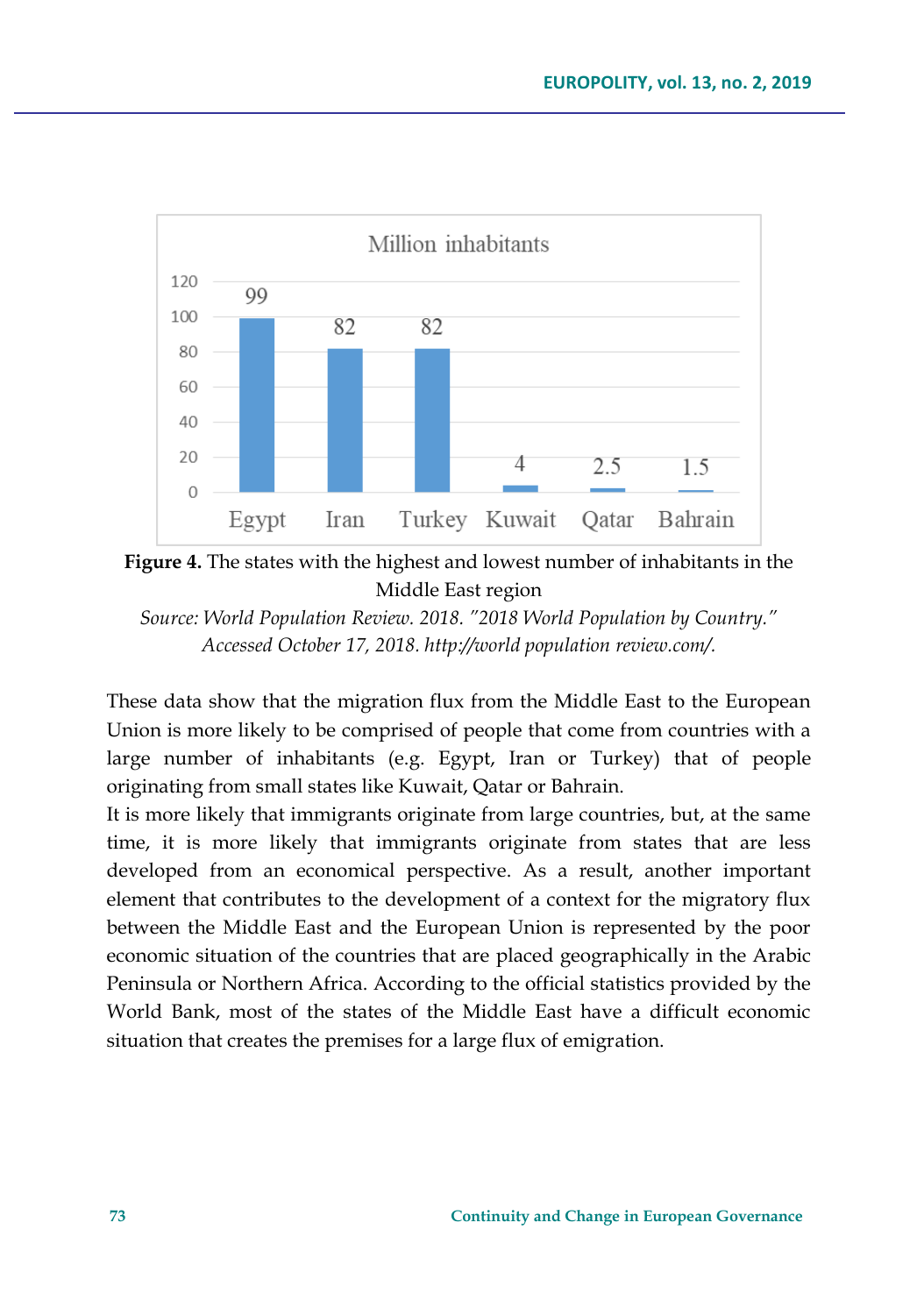

**Figure 5.** Gross domestic product variation in 2017 compared to 2016 *Source: World Bank. 2018. "Global Economic Prospects 2018: Middle East & North Africa.". Accessed October 19, 2018. https://www.worldbank.org/en/region/mena/publication/gep-2018.*

The statistical data in figure above shows that the most favorable situation is that of countries that have a slow economic growth, of less than 5% (e.g. Egypt, Morocco, United Arab Emirates or Iran), but there are states in the Middle East region where the growth is almost non-existent (e.g. Saudi Arabia) or where the economy is in recession (e.g. Turkey or Iraq).

As a result, the economic situation may be considered as being an important element that characterizes the context of migration from the Middle East to the European Union, but this context cannot be fully understood if we do not take into consideration the political factor. From a political perspective, it is important to mention the fact that the Middle East region was under the influence of a unique power represented by the Ottoman Empire prior to World War I (Owen, 2013). After the fall of this major political power in the region, the states comprising the Middle East region have followed different political paths. For example, the Nasser Regime in Egypt has abolished the political parties in 1953 and has founded new political parties, a new system being implemented by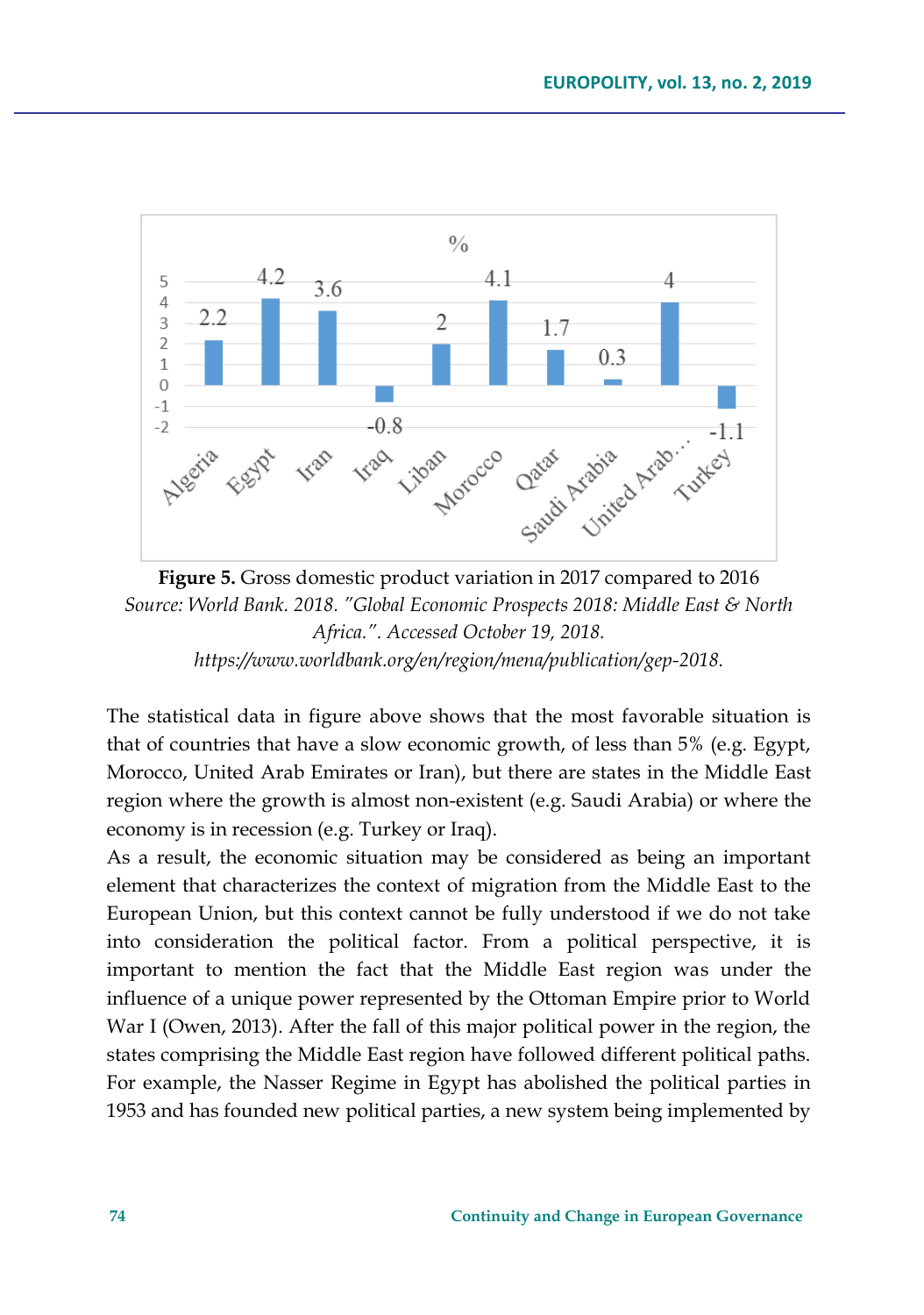the Sadat regime in the 1970, when three new political parties were founded (Waterbury, 2014). Another example is that of Syria, where the Asad regime has implemented in the 1970s a centralized system based on systematic control from different state institutions (Owen, 2013). A third example is that of countries like Libya, Yemen or Qatar where `instability' is the main adjective that could characterize the political system. In Libya, for example, there have been many crises of electricity, gas or water, in Yemen there is a continuous armed conflict between the Houthi rebels and the government, while Qatar is accused of supporting radical organizations like Hamas (Black, 2014).

The development of radical movements may be considered a problem not only in Qatar, but in the Middle East region as a whole and represents, along with the generalized political instability, an important factor that may explain the large migratory flux from this region to the European Union. The complexity of the problem represented by the development of radical movements in the Middle East region is reflected by a report of the U.S. Department of State, an institution that has identified numerous terrorist organizations in countries like Afghanistan (Al-Qaeda), Egypt (Gama'a al-Islamiyya), Lebanon (Hezbollah), Iraq (Kudish Batalions of Al-Qaeda, Jaysh Rijal al-Tariq al Naqshabandi), the Palestinian Territories (Al-Aqsa, Palestinian Islam Army), Tunisia (Ansar al-Shari'a) or Algeria (Al-Qaeda in Maghrebian Islam) (U.S. Department of State, 2017).

Many of these organizations have only developed in the past decades and could be considered as an important factor that determines recent emigration, but the larger migratory flux between the Middle East and the countries on the European territory cannot be fully explained if we do not take into consideration the more complex relations that have developed in a period of over 1,000 years between the two regions. The first intense interactions between the Middle East and the European territory were the ones that emerged in the period between the  $8<sup>th</sup>$  and the 15<sup>th</sup> century, when vast regions in Spain and Sicily were under the Islamic domination, a period characterized by numerous conflicts, the most important ones being the crusades in 1095 and 1291 and the Reconquista of the second half of the 1600s (O'Callaghan, 2013). This period of armed conflicts was followed by several centuries of fructuous cultural collaboration between the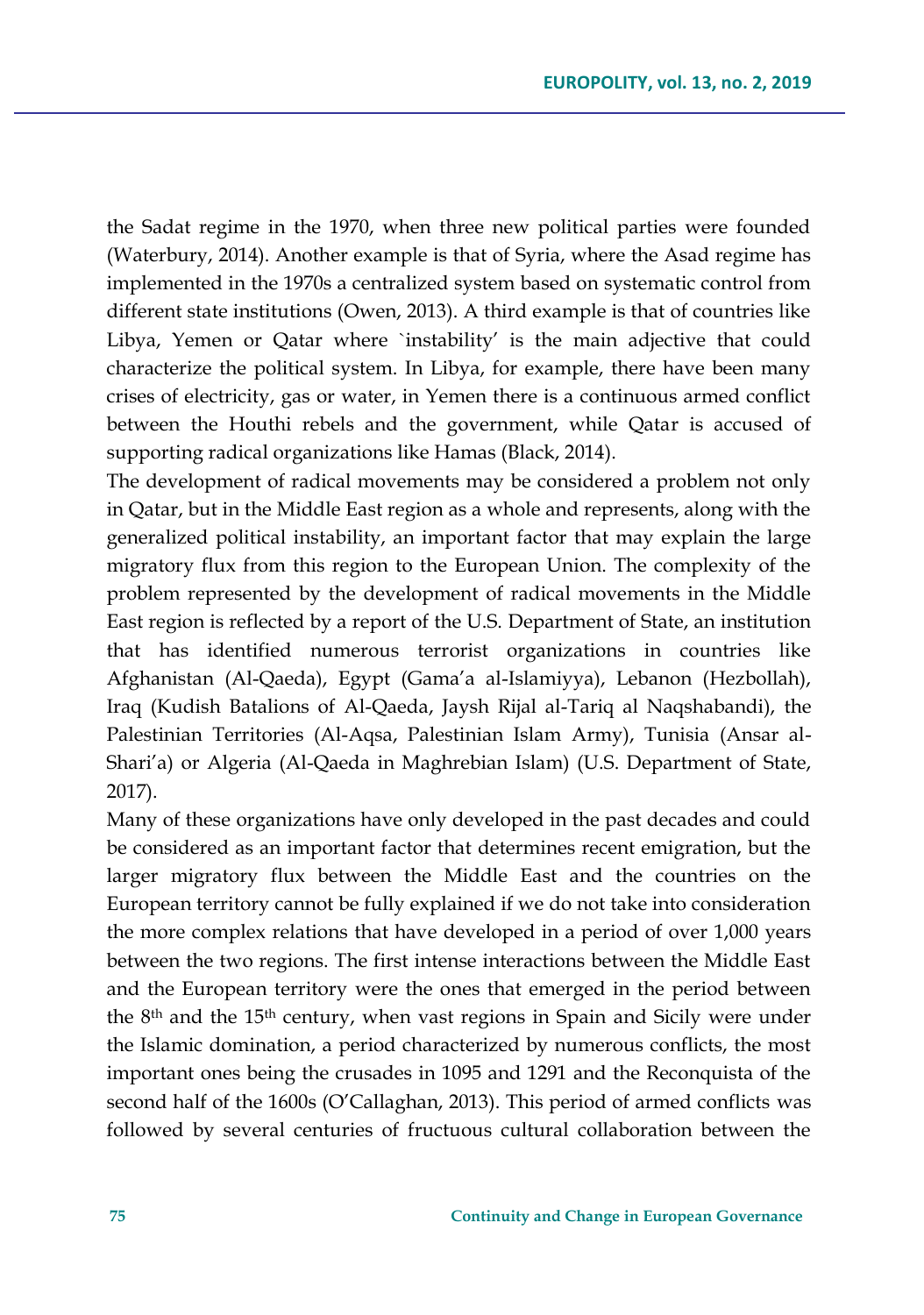two regions and, at the same time, by a deepening of the ridge between Islam and Christianity (Hashas, 2018). This phenomenon has determined many EU countries and the EU as a whole to involve more and more actively in the Middle East region through partnerships developed with the United States of America and countries in the region like Lebanon, Syria, Turkey, Algeria, Egypt, Morocco or Israel (Lazar, 2005). These alternative periods of conflicts and close cooperation through partnerships or cultural exchanges between Europe and the Middle East show that there has been a continuous flux of ideas and capital between these geographical spaces in the past centuries and that migration represents only a specific manifestation of the historical interactions between the two regions.

### **4.2. Causes of migration**

The contextual analysis made in the previous section of the article has shown that there is a complex of factors that could explain the phenomenon of migration between the Middle East and the European Union, but there are two main elements that determine the immigrants to leave their countries of origins and settle in one of the Member States of the EU: the military conflicts and the economic determinants.

The Middle East is probably one of the regions of the world with the most armed conflicts, the longest political tensions and the wars with the most estimated victims. According to the data of Totten, Bartrop and Jacobs (2008) and Gerner (2018), there has not been a day of peace in the Middle East in the past century, the conflicts with the highest number of estimated victims being the following: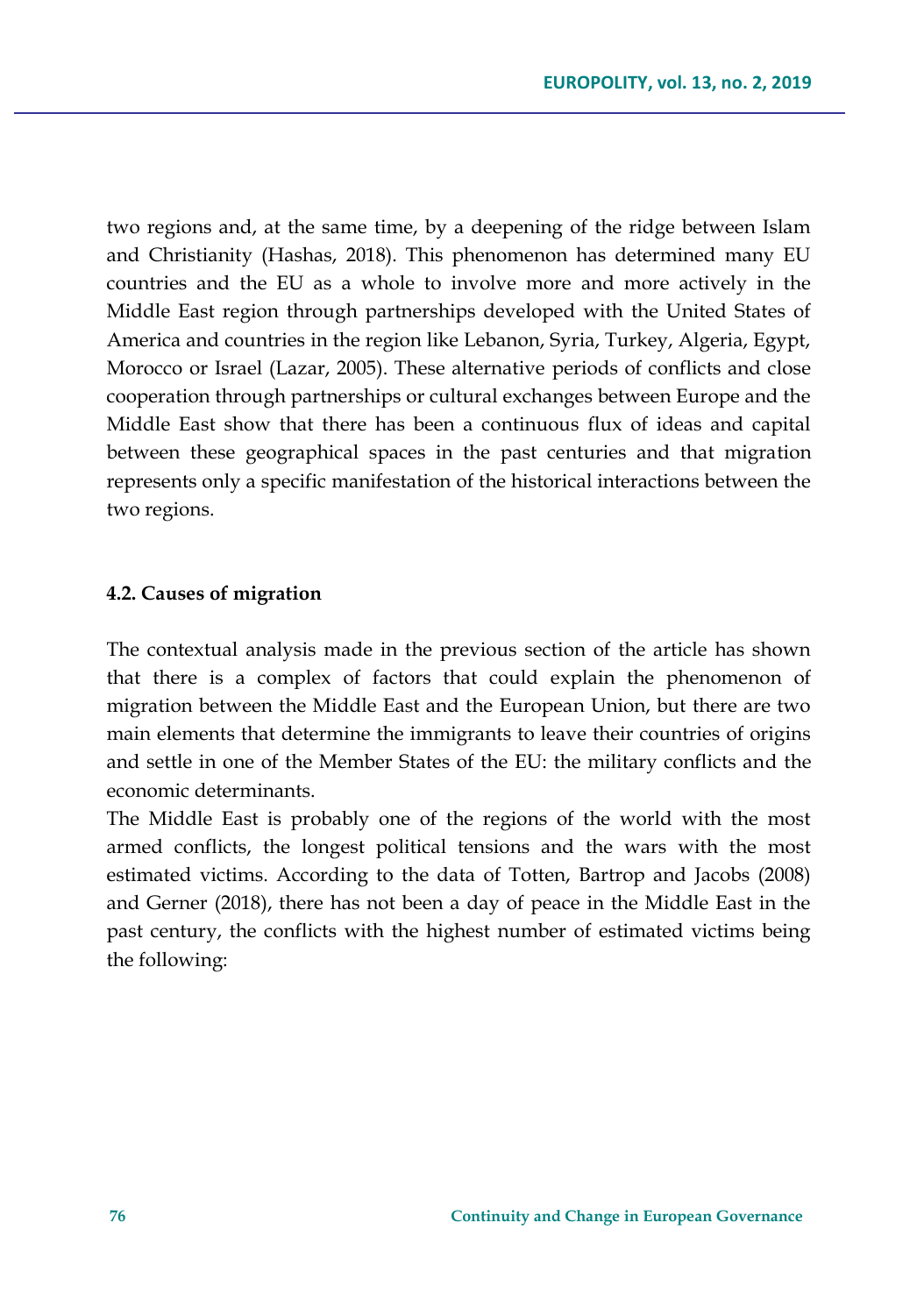

**Figure 6.** Number of victims in different Middle East conflicts

*Source: Totten, Samuel, Paul Bartrop and Steven Jacobs. 2008. Dictionary of Genocide. Westport: Greenwood Publishing Group, 18-21 and Gerner, Deborah. 2018. One land, two peoples: The conflict over Palestine. Abingdon: Routlege, 48.*

Each of these conflicts has indirectly determined a wave of migration from the Middle East to the European Union, the last major conflict that has generated a massive flux of immigration being the Syrian Civil War, which has inflicted a crisis at the level of the EU Member States (Romero, 2019).

The second important cause of migration is represented by the economic differences between the less developed countries in the Middle East and the advanced economies of the EU Member States. These differences are best reflected by a synthetic statistical indicator, the gross domestic product per capita.

**Table no. 2.** Gross domestic product/capita in several Middle East countries

| Country/Entity              | Gross Domestic Product/Capita (U.S. Dollars) |
|-----------------------------|----------------------------------------------|
| Oatar                       | 129,700                                      |
| Kuwait                      | 71.300                                       |
| <b>United Arab Emirates</b> | 67.700                                       |
| Saudi Arabia                | 54,100                                       |
| <b>Bahrain</b>              | 50,300                                       |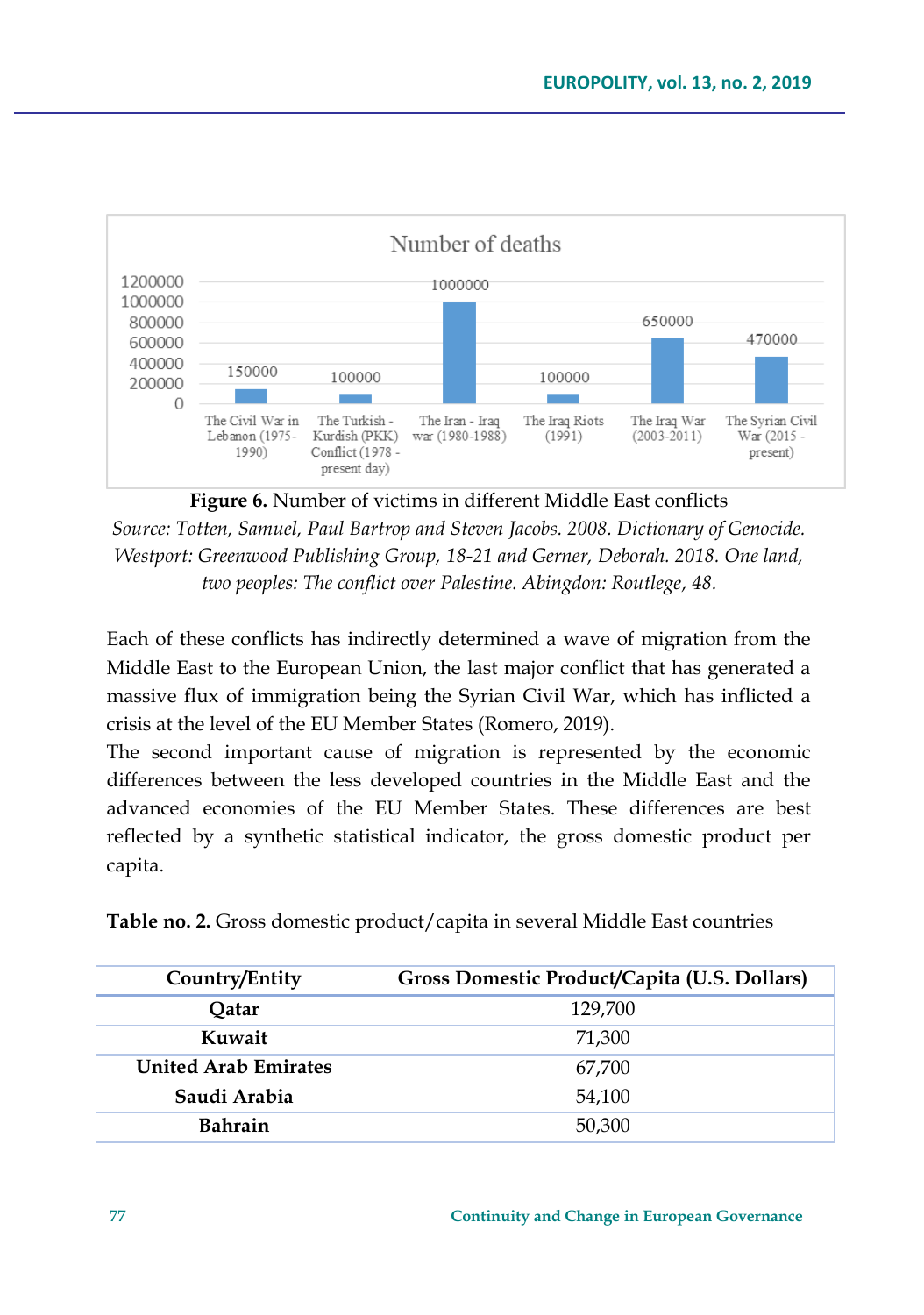| Country/Entity | Gross Domestic Product/Capita (U.S. Dollars) |
|----------------|----------------------------------------------|
| Oman           | 43,700                                       |
| <b>Israel</b>  | 34,800                                       |
| EU average     | 33,700                                       |
| <b>Turkey</b>  | 21,100                                       |
| Lebanon        | 18,500                                       |
| Iran           | 18,100                                       |
| Egypt          | 12,100                                       |
| Jordan         | 11,100                                       |
| <b>Iraq</b>    | 16,500                                       |
| Syria          | 2,900                                        |
| Yemen          | 2,500                                        |

*Source: World Bank. 2018a. "GDP per capita.". Accessed October 25, 2018. https://data.worldbank.org/indicator/ NY.GDP.PCAP.CD?locations=PL-GR-PT-DE-EU and World Atlas. 2017. "The Richest And Poorest Economies In The Middle East." Accessed October 25, 2018. https://www.worldatlas.com/articles/the-richest-andpoorest-economies-in-the-middle-east.html.*

The data in the table above shows that the Middle East region is comprised of very rich states, where GDP/capita is higher than the EU average (Qatar, Kuwait, United Arab Emirates, Saudi Arabia or Bahrain), but also of very poor states (e.g. Iraq, Syria or Yemen) that represent important sources of migration toward the territory of the European Union.

### **4.3. Migration statistics**

The intensification of armed conflicts in the Middle East and the increasing economic disparities between the Middle East countries and the Member States of the European Union have indirectly determined an increase of the migratory flux between the two regions in the past three decades.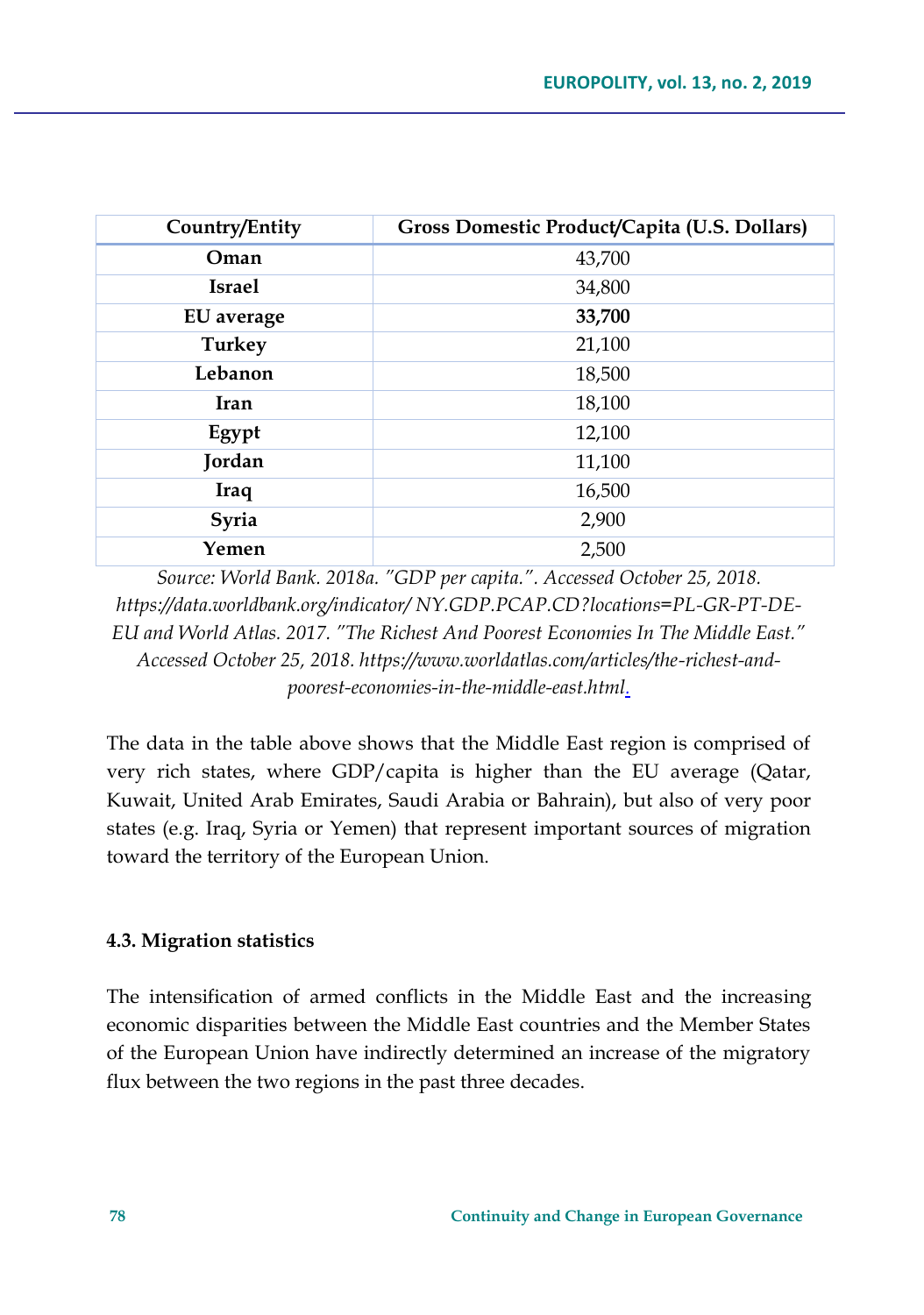**Table no. 3.** Number of migrants from the Middle East to the European Union between 1991 and 2015

| Period    | Number of migrants |
|-----------|--------------------|
| 1991-1995 | 657,126            |
| 1996-2000 | 725,824            |
| 2001-2005 | 438,585            |
| 2006-2010 | 498,358            |
| 2011-2015 | 926,852            |

*Source: Lucassen, Leo. 2018. "Peeling an onion: the refugee crisis from a historical perspective." Ethnic and Racial Studies 41 (3): 387.*

The Middle East not only represents a region that provides today more immigrants to the European Union than three decades ago, but also the main supplier of immigrants in comparison with all the other regions of the world.





*Source: Lucassen, Leo. 2018. "Peeling an onion: the refugee crisis from a historical perspective." Ethnic and Racial Studies 41 (3): 389.*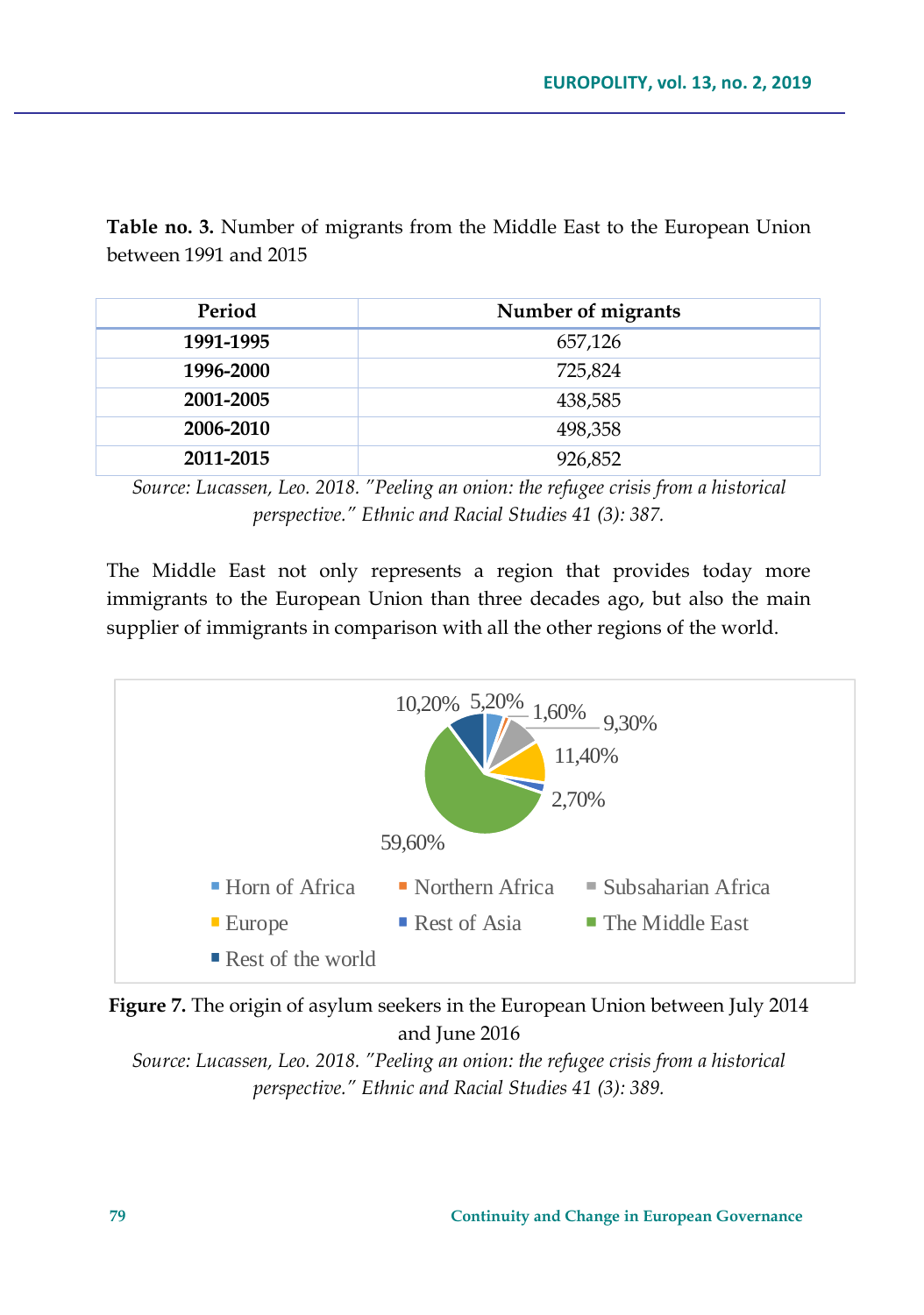The data in the figure above reflects the true dimensions of the migration flux from the Middle East to the European Union, a phenomenon determined by long armed conflicts, continuous social tensions and major economic disparities between the countries of this region and the Member States of the EU. All these factors have led to the current situation where more than 50% of the total asylum seekers in the EU originate in one of the states that can be placed from a geographic or from a geopolitical perspective in the Middle East region.

### **5. CONCLUSIONS**

The analysis of the migration flux from the Middle East to the European Union has shown that this phenomenon is determined by a complexity of determinant factors like the demographic structure of the countries in the Arabic Peninsula and Northern Africa, the political instability in most of the states that are part of this region, the unprecedented development of radical movements in the past decades or the long history of cultural, political and economic relations between Europe, on one hand, and the Middle East, on the other hand.

Although each of these factors contribute to the general flux of migration from the Middle East to the European Union, two other determinants have been identified as being the main causes that support the migratory phenomenon that connects these regions: the numerous armed conflicts in the Middle East and the important economic disparities that differentiate between the developed economies of the EU and the developing economies of many of the countries in the Middle East.

These two causes can explain not only the migration flux from the Middle East to the European Union in general, but also the recent migratory spurt from Syria to the EU, if we take into consideration that in this country a major civil war has been developing in the past years and that the indicators that characterize the Syrian economy are far worse than the same indicators that characterize the EU economy.

These results show that measures need to be taken at the EU level if the Member States want to prevent future migration crises originating from the Middle East.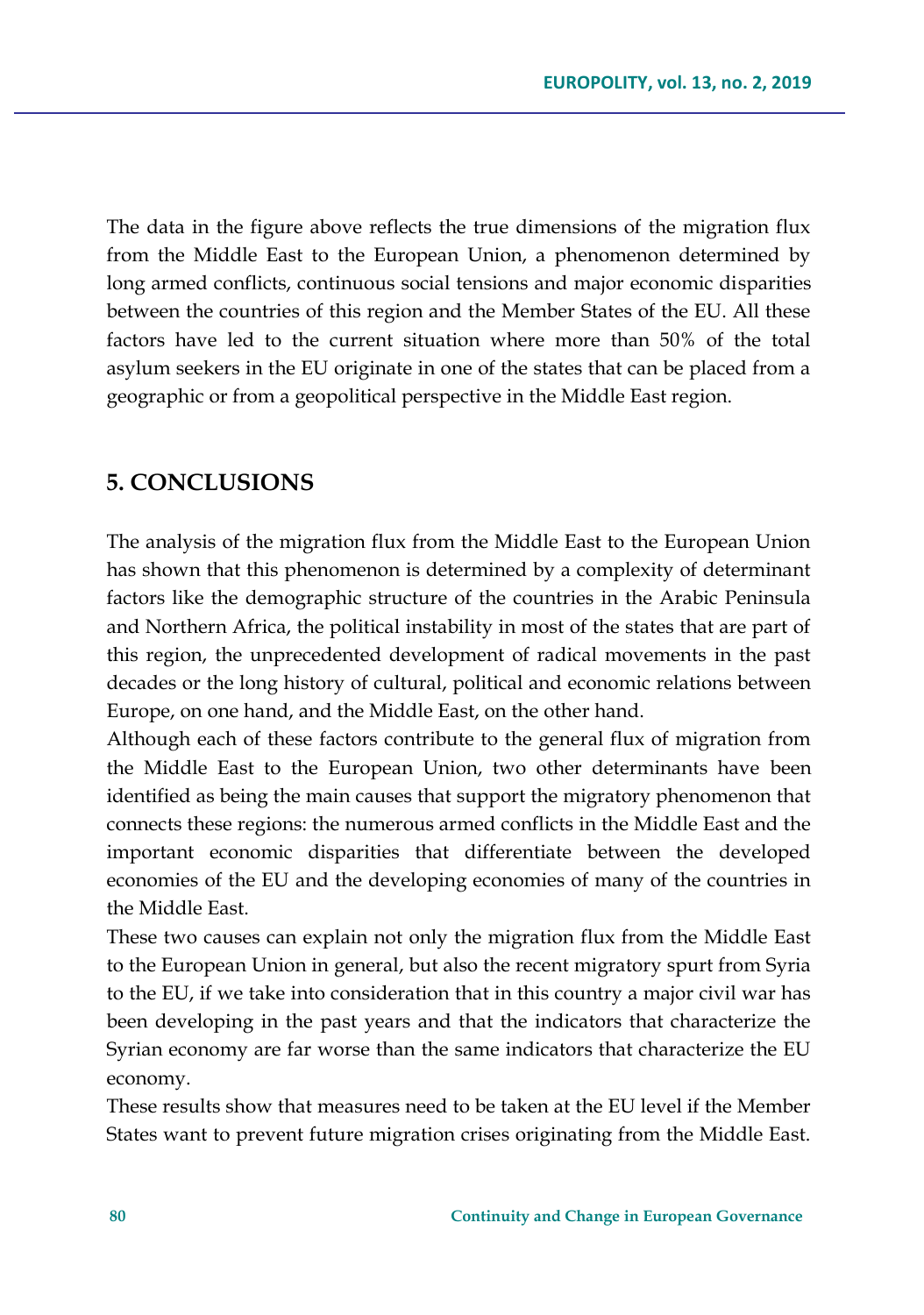These measures have to address in the first place the two main causes of immigration (the frequent armed conflicts and the economic underdevelopment) and have to be based on active policies aimed at fostering peace and economic growth in the Middle East region.

## **REFERENCES**

- Adamczyk, Artur. 2018. "Prospects for Extending the European Union to the Countries of the Western Balkans." *Studia Europejskie-European Studies Affairs* 88 (4): 125-148.
- Binder, Leonard. 1958. "The Middle East as a subordinate international system." *World Politics* 10 (3): 408-429.
- Black, Ian. 2014. "A guide to Middle East politics in 2014.". Accessed October 22, 2018. https://www.theguardian.com/world/2014/aug/04/ sp-middle-east-politics-2014-egypt-syria-palestine-iraq-gaza.
- Daștan, Ahmet. 2019. "Caracteristicile socio-culturale ale migrației din Orientul Apropiat în Uniunea Europeană: Studiu de caz comunitatea Hizmet". PhD diss., National University of Political Studies and Public Administration.
- European Commisssion. 2015. "Legal Migration in the EU. From Stop-Gap Solutions to a Future-Proof Policy." EPSC Strategic Notes, no. 2. Accessed October 15, 2018. https://ec.europa.eu/epsc/ sites/epsc/files/strategic\_note\_issue\_2.pdf.
- Eurostat. 2017. "Immigration by citizenship." Accessed October 16, 2018. https://ec.europa.eu/eurostat/statisticsexplained/index.php?title=File:Immigration\_by\_citizenship,\_2016.png
- Faucett, Louise. 2016. "Introduction: The Middle East and International Relations." In *International Relations of the Middle East*, edited by Louise Faucett, 4th edition. Oxford: Oxford University Press.
- Gerner, Deborah. 2018. *One land, two peoples: The conflict over Palestine*. Abingdon: Routlege.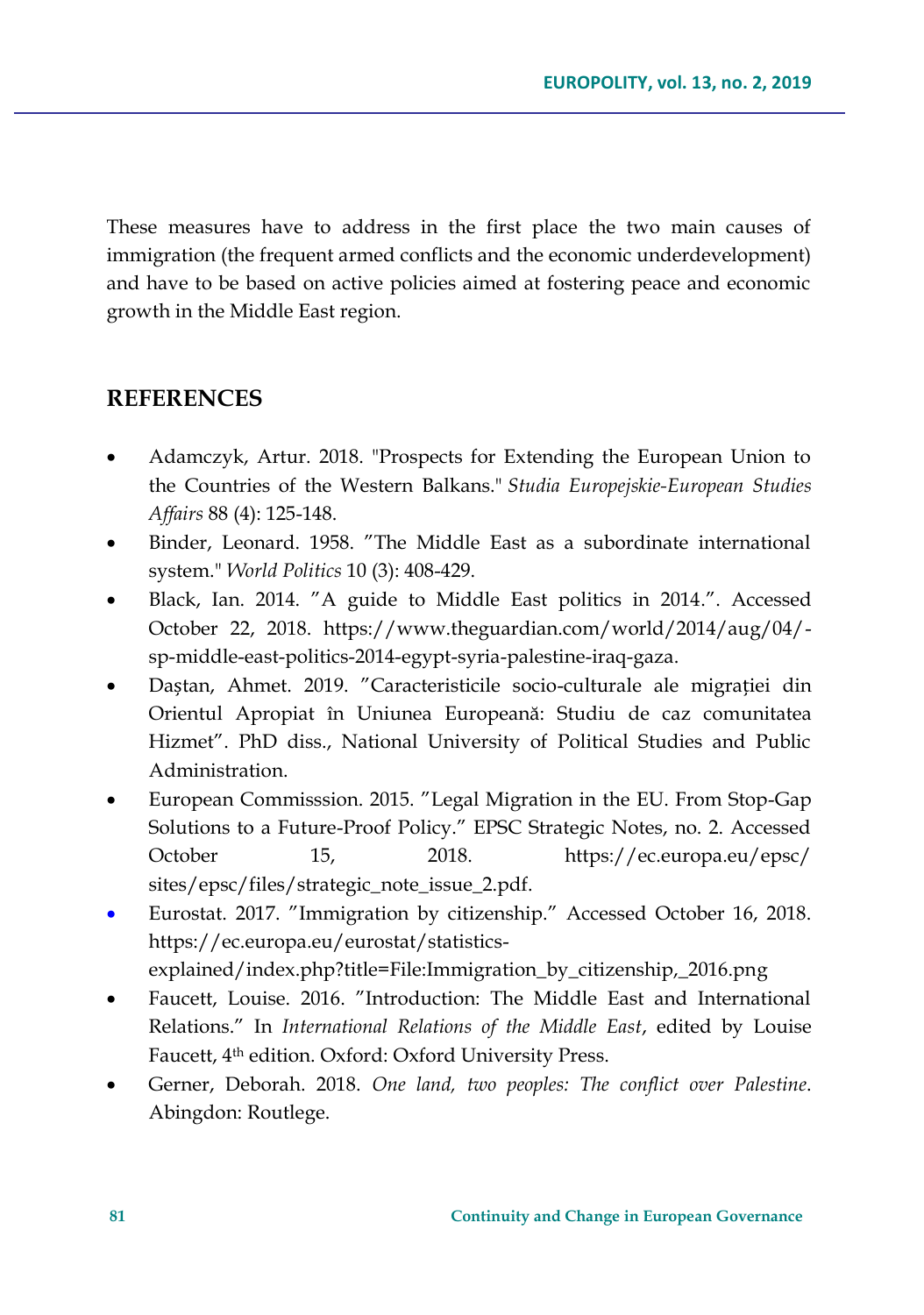- Hashas, Mohammed. 2018. *The Idea of European Islam: Religion, Ethics, Politics and Perpetual Modernity*. Abingdon: Routlege.
- Lazăr, Marsius. 2005. "Strategiile Uniunii Europene în Orientul Mijlociu." *GeoPolitica* 3 (13): 141-149.
- Lucassen, Leo. 2018. "Peeling an onion: the refugee crisis from a historical perspective." *Ethnic and Racial Studies* 41 (3): 383-410.
- Nisan, Mordechai. 2012. *Minorities in the Middle East: a history of struggle and self-expression*. Jefferson: McFarland.
- Noble, Paul. 1991. "The Arab system: pressures, constraints, and opportunities." *The foreign policies of Arab States: The challenge of change*: 49- 102.
- O'Callaghan, Joseph. 2013. *Reconquest and crusade in medieval Spain*. Philadelphia: University of Pennsylvania Press.
- Owen, Roger. 2013. *State, power and politics in the making of the modern Middle East*. Abingdon:Routlege.
- Romero, Carolina. 2019. "Analyzing the United States' Limited Response to the Syrian Refugee Crisis." *Political Analysis* 20 (1): 3.
- Schengen Visa Info. 2019. "The European Union and countries in the EU." Accessed November 12, 2019. https://www. schengenvisainfo.com/eucountries/.
- Schimmel, Annemarie. 1992. *Islam: an introduction*. Albany: SUNY Press.
- Totten, Samuel, Paul Bartrop and Steven Jacobs. 2008. *Dictionary of Genocide*. Westport: Greenwood Publishing Group.
- Trading Economics. 2018. "Turkey GDP.". Accessed October 19, 2018. https://tradingeconomics.com/turkey/gdp.
- United Nations. 2019. "Global Compact for Migration." Accessed November 12, 2019. https://www.ohchr.org/ EN/Issues/Migration/Pages/GlobalCompactforMigration.aspx.
- U.S. Department of State. 2017. "Foreign Terrorist Organizations.". Accessed October 17, 2018. https://www.state.gov/j/ ct/rls/other/des/123085.htm.